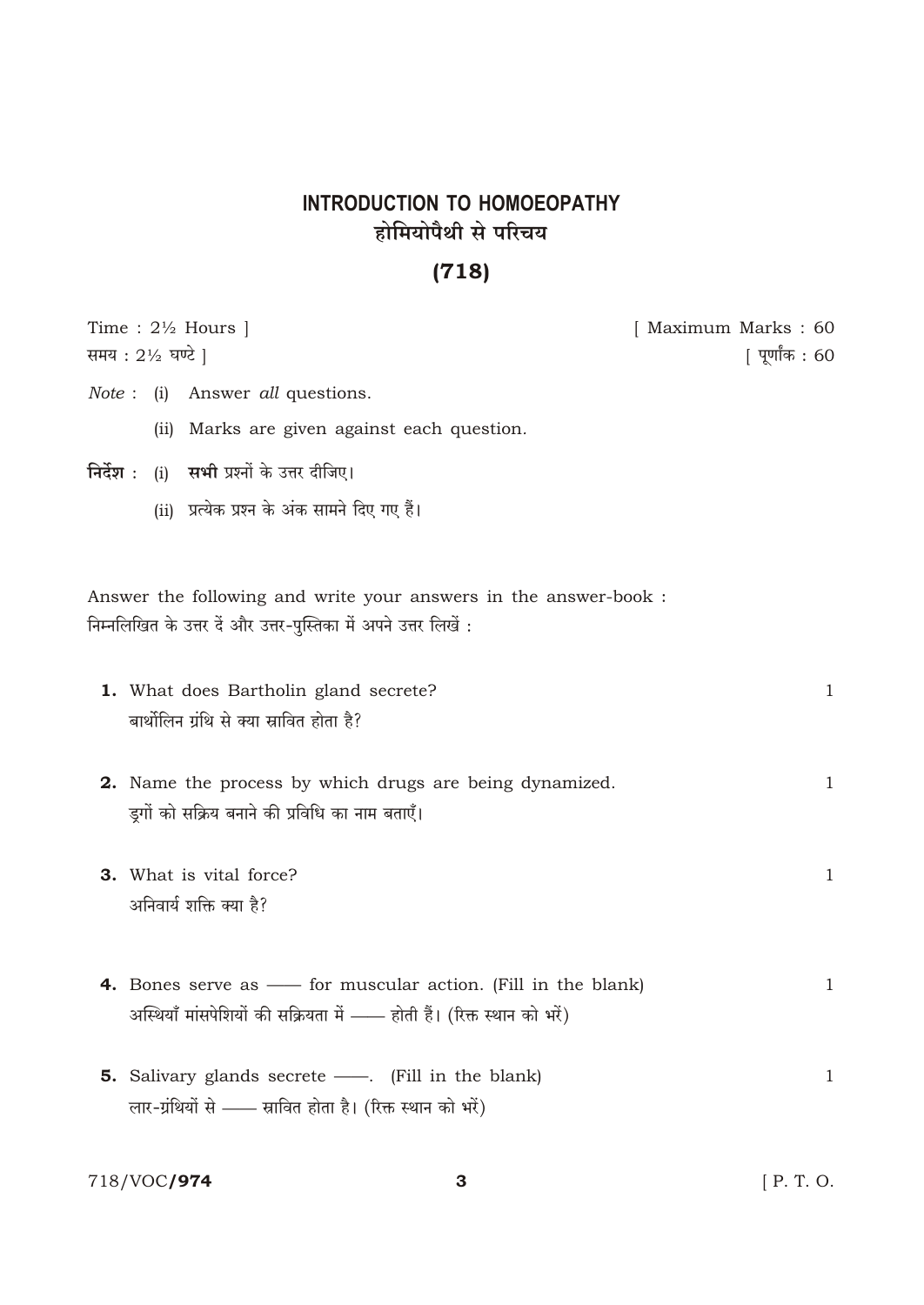|     | <b>6.</b> Draw and label abdominal viscera.                                                                                                               | 3 |
|-----|-----------------------------------------------------------------------------------------------------------------------------------------------------------|---|
|     | पेट की आंतों का एक चित्र बनाएँ और नामांकित करें।                                                                                                          |   |
|     | 7. Name the organs of urinary system.<br>मूत्र-विसर्जन तंत्र के अंगों के नाम लिखें।                                                                       | 3 |
|     | 8. What are various organs involved in respiratory process?<br>श्वसन प्रक्रिया में निहित विभिन्न अंग कौन-से हैं?                                          | 3 |
|     | 9. Name the membranes covering brain and spinal cord.<br>मस्तिष्क एवं मेरुदण्ड-रज्जुओं को आवेष्टित करने वाली झिल्लियों के नाम लिखें।                      | 3 |
|     | <b>10.</b> Why did Hahnemann give up his medicinal practice of old school?<br>हैनीमान ने अपनी पुरानी पारंपरिक चिकित्सा पद्धति का परित्याग क्यों कर दिया ? | 3 |
|     | 11. Write down the composition of brain.<br>मस्तिष्क की संरचना का वर्णन करें।                                                                             | 3 |
|     | <b>12.</b> Mention whether the statements are true or false :<br>निम्नलिखित कथन <b>सत्य</b> हैं या असत्य, लिखें :                                         | 3 |
| (a) | Left bronchus is straighter and short as compared to right.<br>बाईं श्वासनलिका दाईं श्वासनलिका की तुलना में सीधी और छोटी होती है।                         |   |
| (b) | RBC's are nonnucleated.<br>RBC अनाभिकीय होते हैं।                                                                                                         |   |
| (c) | Diaphragm's upper surface is concave.<br>डायाफ्रॉम का ऊपरी तल अवतल होता है।                                                                               |   |
|     | 13. Explain why medicinal disease gradually becomes weak.<br>औषधोपचार वाला रोग धीरे-धीरे कम क्यों हो जाता है, स्पष्ट करें।                                | 3 |

 $\overline{\mathbf{4}}$